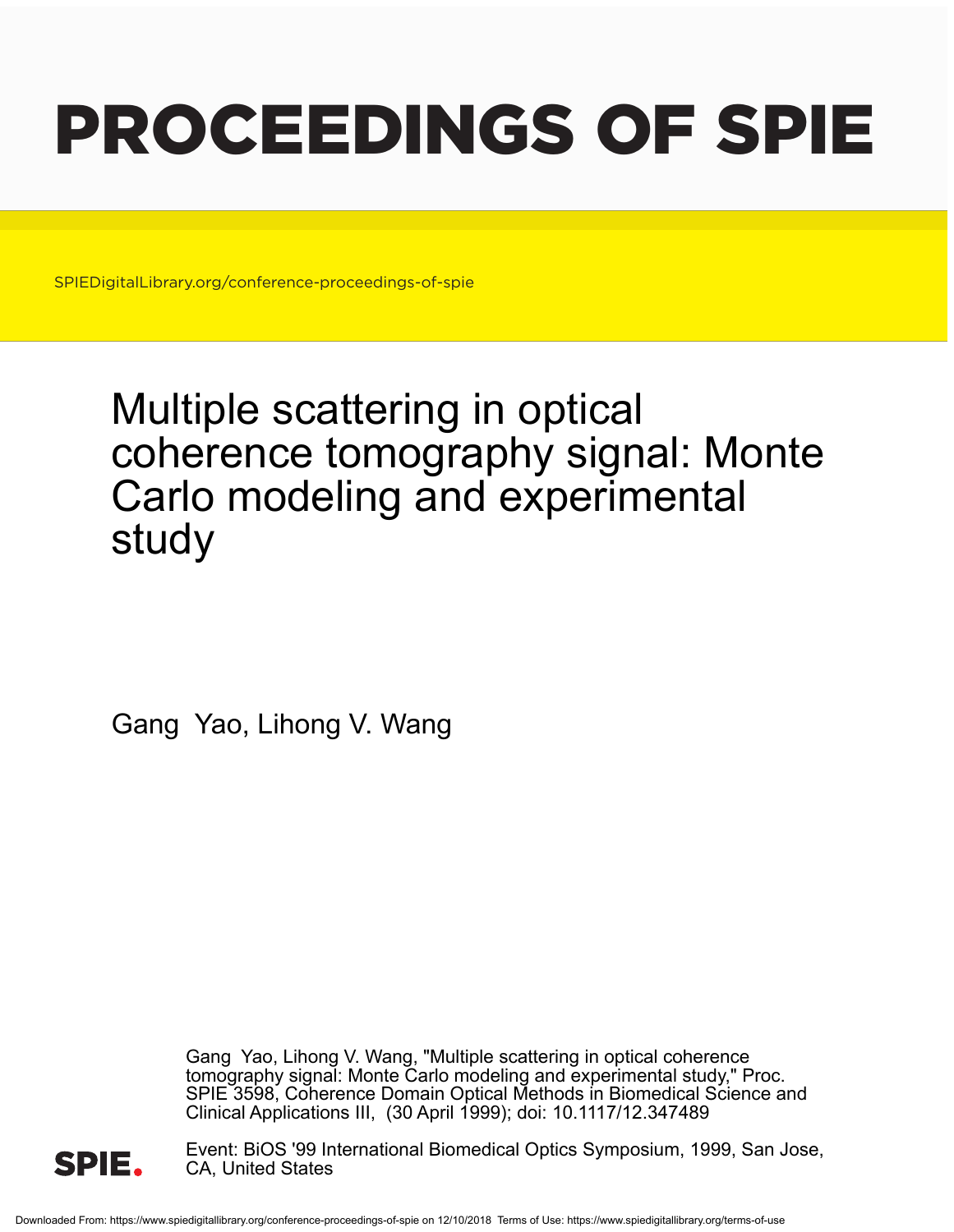### Multiple Scattering in Optical Coherence Tomography Signal: Monte Carlo Modeling and Experimental Study

Gang Yao, Lihong Wang\*

Optical Imaging Laboratory, Biomedical Engineering Program, Texas A&M University 233 Zachry Engineering Center, College Station, TX 77843-3120

#### ABSTRACT

The angle biased Monte Carlo technique is applied to simulate the OCT signal from homogeneous turbid medium. The OCT signal is divided into two categories: one is from a specific imaging target layer in the turbid medium (Class I photon); the other is from the other background medium (Class II photon). The Class II signal has wider spatial and angular distribution than the Class I signal. And it experiences more scattering events. The multiple scattered photons will decrease the contrast of the OCT image and their contributions become dominant at larger depths. The average number of scattering events increases with the probing depth for both Class I and Class II lights. Experimental study is conducted by measuring the depth-resolved degree of polarization (DOP) of the back-scattered signal from the turbid media. The DOP is derived from the Stokes vector measurements. The incident light is linear polarized and could be depolarize by the multiple scattering. The DOP decreases to 0.5 when Class I signal is equal to the Class II signal. Experiments in the Intralipid solution with different scattering coefficient show the imaging depth is limited to  $3 \sim 4$  optical depths.

Keywords: Optical coherence tomography, Monte Carlo, multiple scattering, depolarization, stokes vector

#### 1. INTRODUCTORY

Because of its high spatial resolution and high dynamic range, optical coherence tomography  $(OCT)^{1}$  has drawn much attention recently. Unfortunately, its applications in highly scattering biological tissue are limited by its penetration depth unlike its successful applications in transparent tissues such as the ocular organs.<sup>2,3</sup> It is believed that multiple scattering that becomes dominant at large depths is the fundamental limitation for OCT to achieve a large probing depth in turbid media.<sup>4</sup>

In order to understand the governing physical process and better interpret the OCT signal in highly scattering media, a couple of theoretical models have been developed. Pan et al<sup>5</sup> established the relationship between the path-length resolved reflectance signal with the OCT signal using linear system theory. They used Monte Carlo technique to simulate the pathlength resolved reflectance but did not separate the effects of the singly scattered light and the multiply scattered light. Recently, Schmitt et al <sup>6</sup> described an OCT model based on the Huygens-Fresnel diffraction optics. They split the OCT signal as the summation of singly back-scattered light (coherent) and multiply scattered light (partially coherent). The effect of multiple scattering on the formation of speckle patterns and the degradation of image contrast were demonstrated.

In reality, light scattering in turbid media is a complex process, and it is only an approximation to assume that the OCT signal is from single back-scattering alone. A photon still contributes to the OCT signal after a limited number of scattering events. A more realistic model is needed to study the OCT signal from the turbid media.

In this paper, we simulate the light scattering process in homogeneous turbid media by Monte Carlo method.<sup>7</sup> The OCT signal is divided into two classes: one is the light coming from the target layer in the medium; and the other is the light coming from the background other than the target layer. Angle biasing technique<sup>8</sup> is applied to speed up the simulation and reduce the statistical variance. A polarization sensitive OCT is used to measure the depth resolved degree of polarization (DOP) of back-scattering signal from turbid media. The DOP is derived from the Stokes vector of the back-scattered signal. Because the multiple scattering will depolarize the incident light, the change of polarization degree is a sensitive indication of the dominance of the multiple scattering events.

 $*$  Correspondence: Email: 1wang@tamu.edu, Tel: (409)847-9040, Fax: (409)845-4450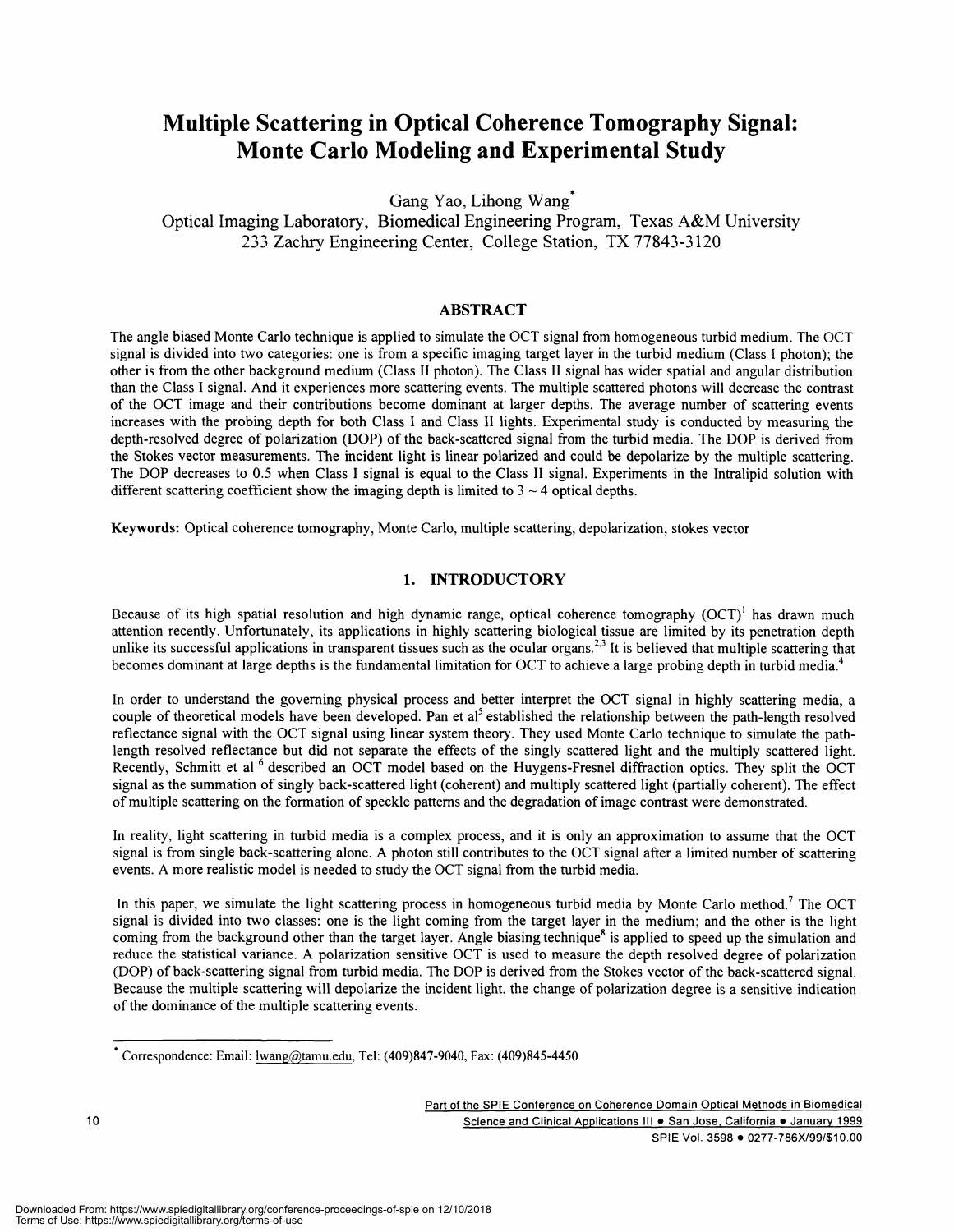#### 2. THEORETICAL STUDY

#### 2.1 OCT model

An OCT system is a Michelson interferometer illuminated by a low-coherence light source. The light from the reference arm and the sampling arm can interfere at the detector only when the difference of their optical path-lengths is within the coherence length of the light source. The interference signal is used to construct a tomographic image of the sample. Therefore, the spatial resolution of OCT is determined by the coherence length of the light source.

In the simulation, it is assumed that the probing fiber is in direct contact with the turbid medium. For simplicity, the fiber is assumed to emit a pencil beam. The radius of the probing fiber is 10  $\mu$ m, and the receiving angle is 5°. The light back-scattered from the sample is divided into two different classes: Class I and n Class  $II$  (Fig. 1).

The Class I light is the light scattered from a specific layer whose central depth corresponds to the path-length of the reference arm and whose thickness is determined by

$$
2n\Delta z = l_c, \tag{1}
$$

where *n* is the refractive index of the medium,  $l_c$  is the coherence length of the light source in vacuum, and  $\Delta z$  is the thickness of the layer. Because the photons scattered from this layer contain information about the local optical properties, the Class I light is considered the useful signal that provides direct imaging



Fig.1. Composition of the OCT signal, where I represents the light from the specified target layer (Class  $I$ ), and II represents the light from the rest of the medium (Class II).

information. The Class II light is the light scattered from the rest of the medium whose optical path-length is within the range of  $[p-l/2, p+l/2]$ , where p is the path-length of the reference arm. Because the path-length difference between this part of the light and the reference light is within the coherence length, the Class II light affects the OCT signal. The Class II light may be from anywhere above the specific layer in the turbid medium, i.e., it does not contain information about the specific probing depth in the medium. Therefore, this part of the light is responsible for the degradation of the contrast of OCT images and may overwhelm the Class I signal at large probing depths.

The OCT signal can be written as:<sup>5</sup>

$$
I_d(\tau) = I_s + I_r + 2(I_s I_r)^{1/2} \text{Re}[V_{mc}(\tau)],\tag{2}
$$

where  $\tau$  is the time delay between the reference arm and the sampling arm;  $I_s$  and  $I_r$  are the ensemble averaged light intensities from the reference arm and the sampling arm, respectively; and  $V_{mc}$  is the mutual coherence function of the light from the two arms and is assumed to be rectangular for simplicity. Equation (2) indicates that the OCT signal is proportional to the square root of the diffuse reflectance  $I_s$  In our model,  $I_s$  is the summation of the Class I light ( $I_1$ ) and the Class II light  $(I_2)$ :

$$
I_s = I_1 + I_2. \tag{3}
$$

The light whose path-length difference with the reference path-length is beyond the coherence length is simply discarded because it does not contribute to the OCT signal.

#### 2.2 Angle biased Monte Carlo simulation

Monte Carlo simulation has been proved to be an accurate method to study photon-tissue interaction. Because biological tissues usually have very large anisotropy factors, light undergoes highly forward scattering and has a small chance to be back-scattered. However, OCT modeling requires very high spatial resolution (of the order of the coherence length). Therefore, it would be a very time consuming task to use the conventional Monte Carlo algorithm. In order to accelerate the computation, we applied a variance reduction technique called "angle biased" sampling.<sup>8</sup> The basic idea is to use an artificial scattering phase function to replace the true phase function when sampling the scattering angle and then update the photon weight according to: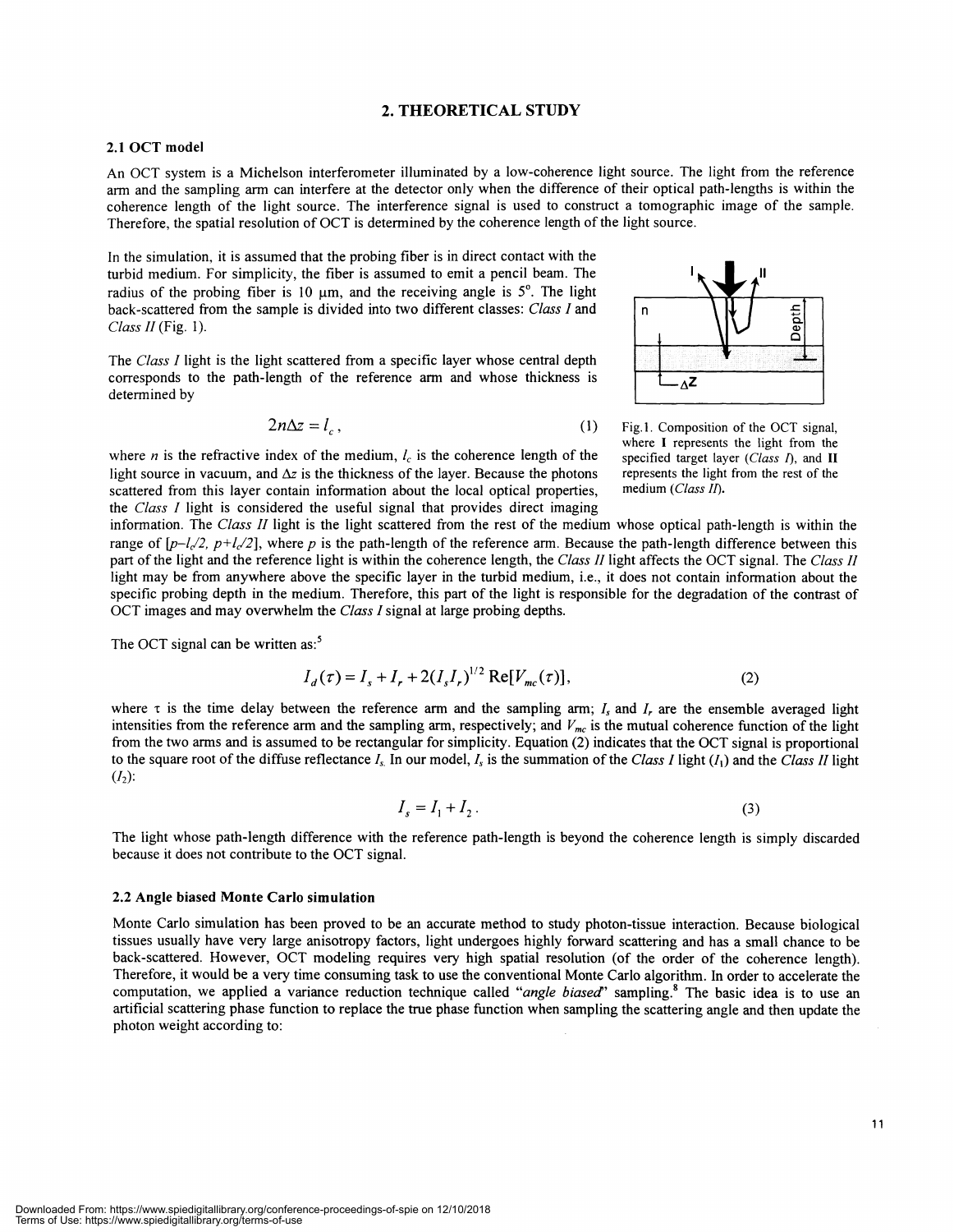$$
w^* = \frac{f(\theta, \varphi)}{f^*(\theta, \varphi)} w,
$$
\n(4)

where  $f(\theta, \varphi)$  is the true phase function for the photon scattering,  $f^*(\theta, \varphi)$  is the artificial phase function used in the sampling, w is the photon weight corresponding to the phase function  $f(\theta,\varphi)$ , and w<sup>\*</sup> is the photon weight corresponding to the phase function  $f^*(\theta, \varphi)$ .

To implement angle biasing in our modeling, the Henyey-Greenstein phase function is chosen to sample the photon scattering angle:

$$
p(\cos \theta) = \frac{1 - g^2}{2(1 + g^2 - 2g \cos \theta)^{3/2}},
$$
\n(5)

where g is the anisotropy factor, and  $\cos\theta$  is the photon deflection angle of a single scattering event.  $p(-\cos\theta)$  is applied as the artificial phase function. In other words, after  $\cos\theta$  is sampled with  $p(\cos\theta)$ , ( $-\cos\theta$ ) is actually used to calculate the traveling direction of the photon packet. Meanwhile, the photon weight is adjusted by:

$$
w^* = \left(\frac{1+g^2+2g\cos\theta}{1+g^2-2g\cos\theta}\right)^{3/2}w.
$$
 (6)

The same technique was used in the simulation of confocal microscopy.<sup>9</sup> Our simulation results show that this method has greatly improved the statistical properties of the calculated diffuse reflectance and significantly reduced the computation time.

#### 2.3 Simulation process

The specular reflection from the fiber-tissue interface is neglected in our simulation. The basic Monte Carlo simulation method is described in detail in ref. 7. In the modeling process, a layer in the medium is specified with a central depth corresponding to a predefined optical path-length in the reference arm (Fig. 1). Photons are launched and traced by the standard Monte Carlo method. Whenever a photon hits this layer, it is labeled, and its scattering angle is sampled by the angle biased sampling technique such that the back-scattering process is preferentially traced. Otherwise, the photon scattering is sampled by the normal Henyey-Greenstein phase function. The optical path-length of each photon packet is also recorded. The photon is discarded whenever the difference between its path-length and the reference path-length is beyond the source coherence length. The labeled photons reaching the detector are scored into the Class I signal and the unlabeled photons are scored into the Class II signal. The signal intensity is calculated as the square root of the diffuse reflectance, and the decay constant of the signal is calculated as the derivative of the signal intensity with respect to the probing depth. When the photons exit the surface of the turbid medium, the horizontal distance from the point of light incidence and the exit angle with respect to the normal to the surface of the medium are recorded for calculation of the spatial or angular distribution of the signal.

#### 3. SIMULATION RESULTS

#### 3.1 Verification of angle biased Monte Carlo

To verify the correctness of the angle biased Monte Carlo technique in this simulation, we compare the spatial and angular distributions of the Class I signal for small probing depths with those of the conventional Monte Carlo simulation. The comparison for a large probing depth is difficult because the statistical error in the conventional Monte Carlo method is too large. Figure 2 shows the results for the depth of 100  $\mu$ m. Both simulations use  $10^8$  incident photons. Obviously, the angle biased sampling technique yields much smoother results than the conventional approach. The calculated total reflectances by the two methods are in agreement with each other. For example, for the depth of  $100 \mu m$ , they are  $1.425 \times 10^{-5} \pm 0.037 \times 10^{-5}$  and 1.  $417 \times 10^{-5} \pm 0.010 \times 10^{-5}$ , respectively.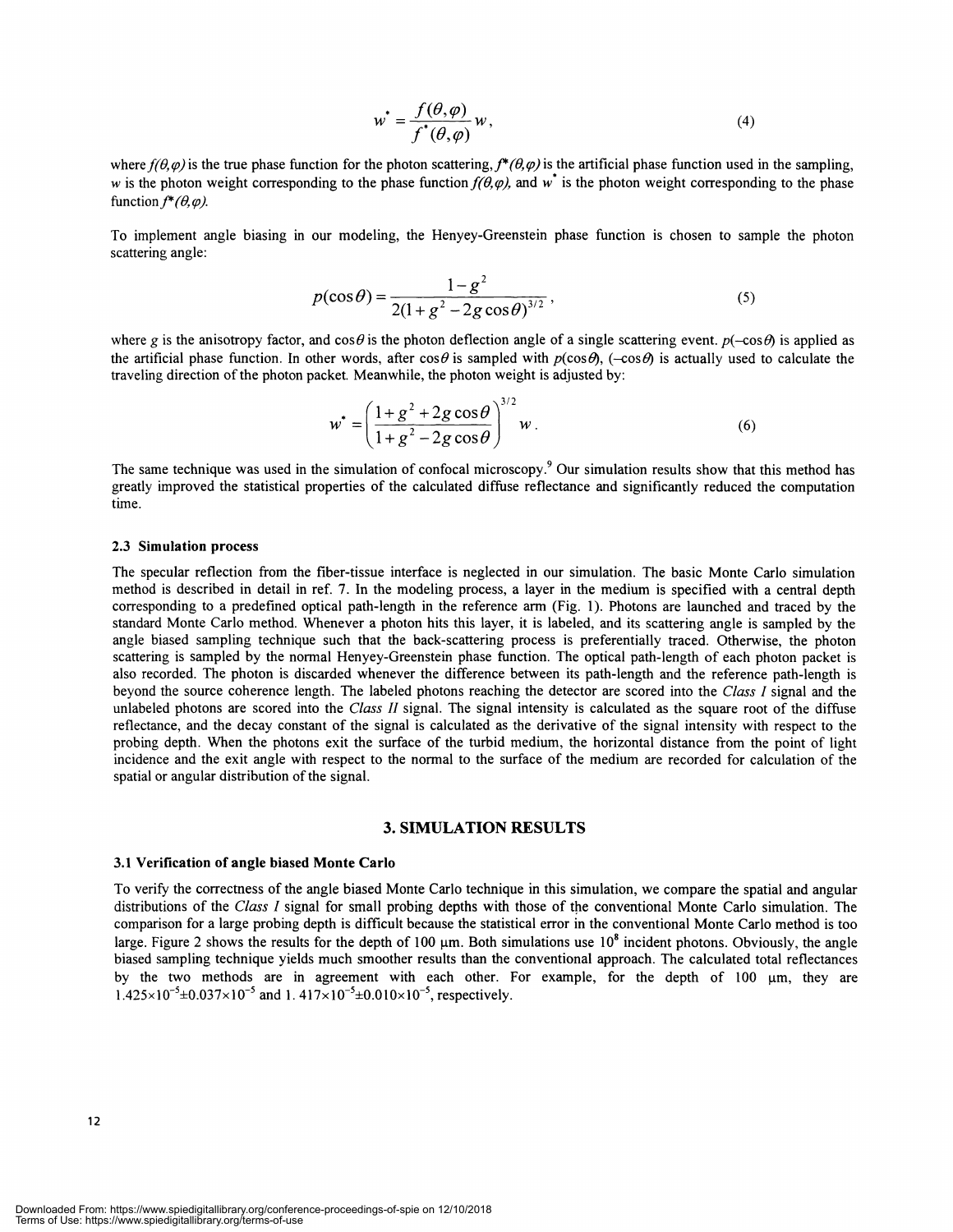

Fig. 2. Comparison ofthe conventional and angle-biased Monte Carlo (M-C) simulation in (a) the angular distribution, (b) the spatial distribution, and (c) the number of scattering events distribution, where  $l_c = 15 \mu m$ ,  $n = 1.5$ ,  $\mu_a = 1.5$  cm<sup>-1</sup>,  $\mu_s = 60 \text{ cm}^{-1}$  and  $g = 0.9$ .

#### 3.2 OCT signal profiles for different probing depths

The coherence length of the light source in vacuum is assumed to be  $l_c = 15$  µm. The optical properties of the turbid medium are assumed as follows: the refractive index  $n = 1.5$ , the absorption coefficient  $\mu_a = 1.5$  cm<sup>-1</sup>, the scattering coefficient  $\mu_s = 60 \text{ cm}^{-1}$ , the total attenuation coefficient  $\mu_t = \mu_a + \mu_s = 61.5 \text{ cm}^{-1}$ , and the anisotropy factor  $g = 0.9$ . The Class I photon and Class II photon have very different spatial and angular distributions. As shown in Fig. 3, the Class II signal has a much broader spatial distribution than the Class I signal. Although the spatial distributions of both signals become broadened as the probing depth increases, the Class II signal is broadened much faster than the Class I signal. Usually, an OCT system has a detection area much smaller than the spatial distribution of the Class II signal, which is very helpful to reject most of the Class II signal.

If the detection area on the sample surface has a radius  $r_d$  of 10  $\mu$ m, the normalized angular distributions of the Class I and Class II signals with angular resolution of  $5^\circ$  are shown in Fig. 4. Clearly, the Class II signal has a much wider angular distribution than the Class I signal. Although the absolute intensity decreases as the probing depth increases, the distribution profiles are almost the same. With an optimal detection angle, the detector should accept the Class I light as much as possible and reject the Class II as much light as possible. There is a trade off because when the detection angle is narrowed to reject the Class II photon, the received Class I signal is reduced, and vice versa.



Fig.3. Normalized spatial distributions of (a) the Class I and (b) the Class II signal for various probing depths, where  $l_c = 15 \text{ }\mu\text{m}$ ,  $n = 1.5$ ,  $\mu_\text{a} = 1.5 \text{ cm}^{-1}$ ,  $\mu_\text{s} = 60 \text{ cm}^{-1}$  and  $g = 0.9$ .

Fig.4. Normalized angular distributions of (a) the Class I and (b) the Class II signal for various probing depths, where  $l_c = 15 \mu m$ ,  $n = 1.5$ ,  $\mu_a = 1.5$  cm<sup>-1</sup>,  $\mu_s = 60$  cm<sup>-1</sup>,  $g = 0.9$  and  $r_d = 10$   $\mu$ m.

If the detection area is limited to  $r_d = 10 \mu m$ , and the detection angle is limited to  $\theta_d = 5^\circ$ , then the Class II signal intensity exceeds the Class I signal intensity at the depth of approximately 500  $\mu$ m (Fig. 5). This critical depth, at which the Class II light intensity is equal to the Class I light intensity, should actually be larger because the numbers of scattering events related with the Class II and the Class I signals are different. The Class II photons undergo more scattering events than the Class I photons. The average number of scattering events of the Class II signal increases faster with the probing depth than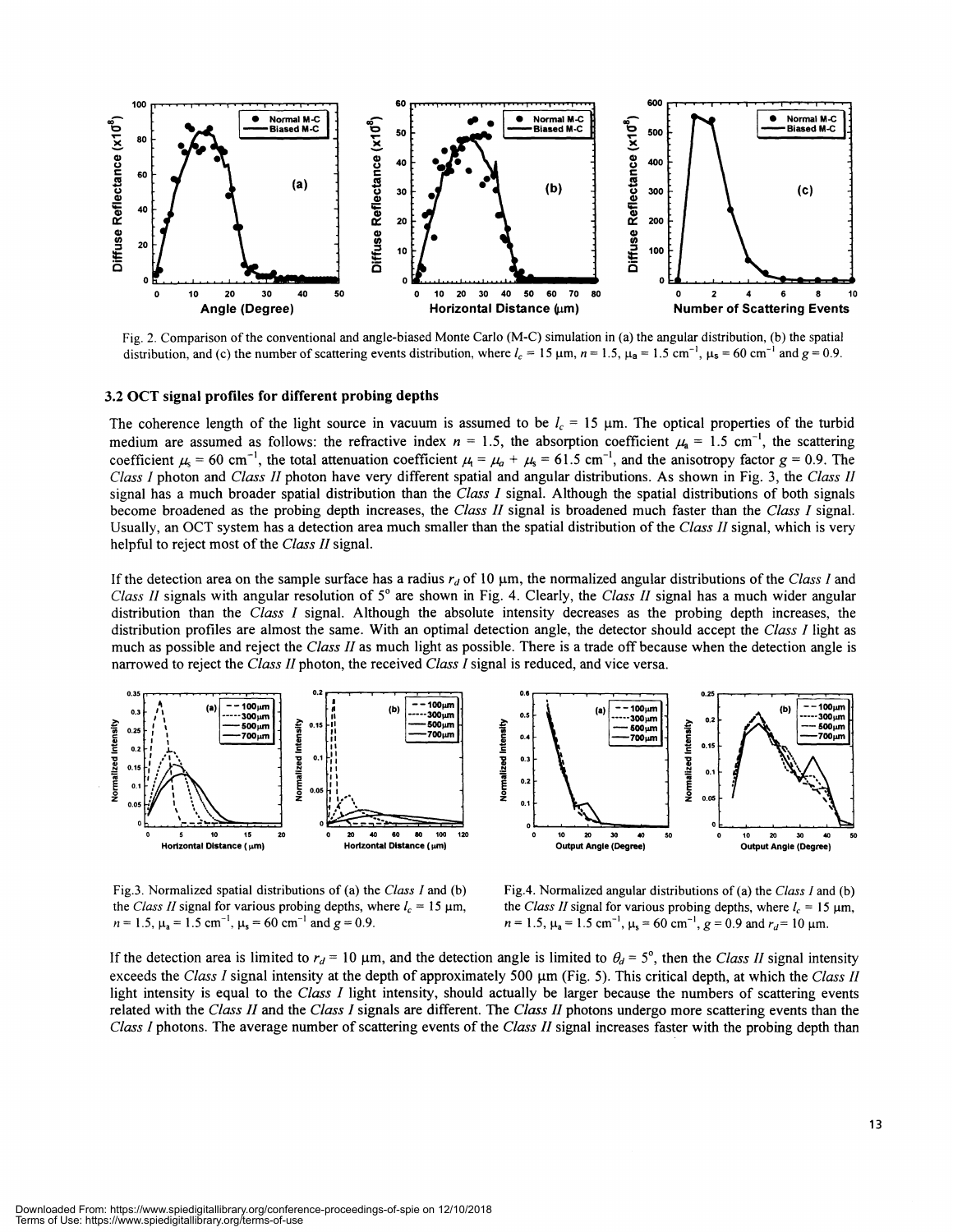that of the Class I signal (Fig. 6). Because multiple scattering depolarizes the light, the actually measured OCT signal is less than the calculated signal intensity. In an idealized scenario where we assume that the polarization of the Class II light is completely randomized for large probing depths while the polarization of the Class I light is maintained, the critical depth becomes approximately 700 um (Fig. 5). This crossover point is important because at this point the 100% image contrast decreases to 50%. When the light in both the classes is partially polarized, the critical depth is between 500 and 700  $\mu$ m.

Figure 6 indicates that the Class I light also contains multiply scattered photons. The average number of scattering events in the Class I signal returned from a depth of 200  $\mu$ m is 2 and increases linearly with the probing depth. Owing to the requirement of matching the optical path-lengths, these multiple scattering events in the Class I light must be small angle scattering. Otherwise, their optical path-length difference with the reference arm would exceed the coherence length and would not contribute to the OCT signal. Therefore, these multiply scattered Class I photons will still largely preserve their polarization properties and hence can not be rejected by the detection system. Theoretically, only the singly back-scattered photons can directly furnish the exact local optical information because they do not experience interactions elsewhere. Conversely, the multiply scattered photons do not furnish accurate local optical information because they experience interactions at multiple sites.

Figure 7 shows the decay of the Class I signal with different numbers of scattering events. The singly back-scattered light is the strongest for small probing depths but is soon exceeded by multiply scattered light as the probing depth increases. It can be seen that all the curves decay almost exponentially. The decay constant (double pass) of the singly back-scattered light is much greater than the total attenuation coefficient  $\mu$ . In this example, the decay constant is ~90 cm<sup>-1</sup>, while  $\mu_1 = 61.5$  cm<sup>-1</sup>. This phenomenon can be easily understood by considering the geometric scheme ofthe OCT system in this simulation.

In general, the detected signal intensity depends on three factors: (1) the number of photons hitting the target layer; (2) how many of these photons are back-scattered; and (3) among the back-scattered photons, how many reach the detection area. For the OCT scheme used in this simulation, we can assume that the singly back-scattered photons from different depths have the same angular distribution because they have the same scattering probability distribution. The singly back-scattered light from a large depth has a large output size on the surface and hence is captured less by the detector. This effect leads to a decay constant of the singly back-scattered light greater than  $\mu_t$  For the multiply scattered component of the Class I signal, the collective effect of these factors leads to a decay constant that is slightly different from  $\mu$ .



versus the probing depth, where  $l_c = 15$  $\mu$ m,  $n = 1.5$ ,  $\mu$ <sub>a</sub> = 1.5 cm<sup>-1</sup>,  $\mu$ <sub>s</sub> = 60 cm<sup>-1</sup>,  $g = 0.9$ ,  $r_d = 10$  µm and  $\theta_d = 5^\circ$ .

Fig.5. Classes I and Classes II signals Fig.6. Weighted average numbers of scattering events of the Class I and Class  $II$  signals versus the probing depth, where  $l_c = 15$  µm,  $n = 1.5$ ,  $\mu_a = 1.5$  cm<sup>-1</sup>,  $\mu_s = 60$ cm<sup>-1</sup>,  $g = 0.9$ ,  $r_d = 10$  µm and  $\theta_d = 5^\circ$ .

Fig.7. Decay of the Class I signal intensity with different numbers of scattering events versus the probing depth, where  $l_c = 15$  $\mu$ m,  $n = 1.5$ ,  $\mu$ a = 1.5 cm<sup>-1</sup>,  $\mu$ <sub>s</sub> = 60 cm<sup>-1</sup>,  $g = 0.9$ ,  $r_d = 10$  µm and  $\theta_d = 5^\circ$ .

#### 4. EXPERIMENT STUDY

According to Mie theory, single 180° back-scattered photon by spherical scatter preserves its polarization, while multiple scattering events will depolarize the polarized light<sup>10</sup>. Assuming the Class II photon has been totally randomized at some depths, the polarization degree of the back-scattered signal will decrease to 0.5 at the cross point when Class  $I$  signal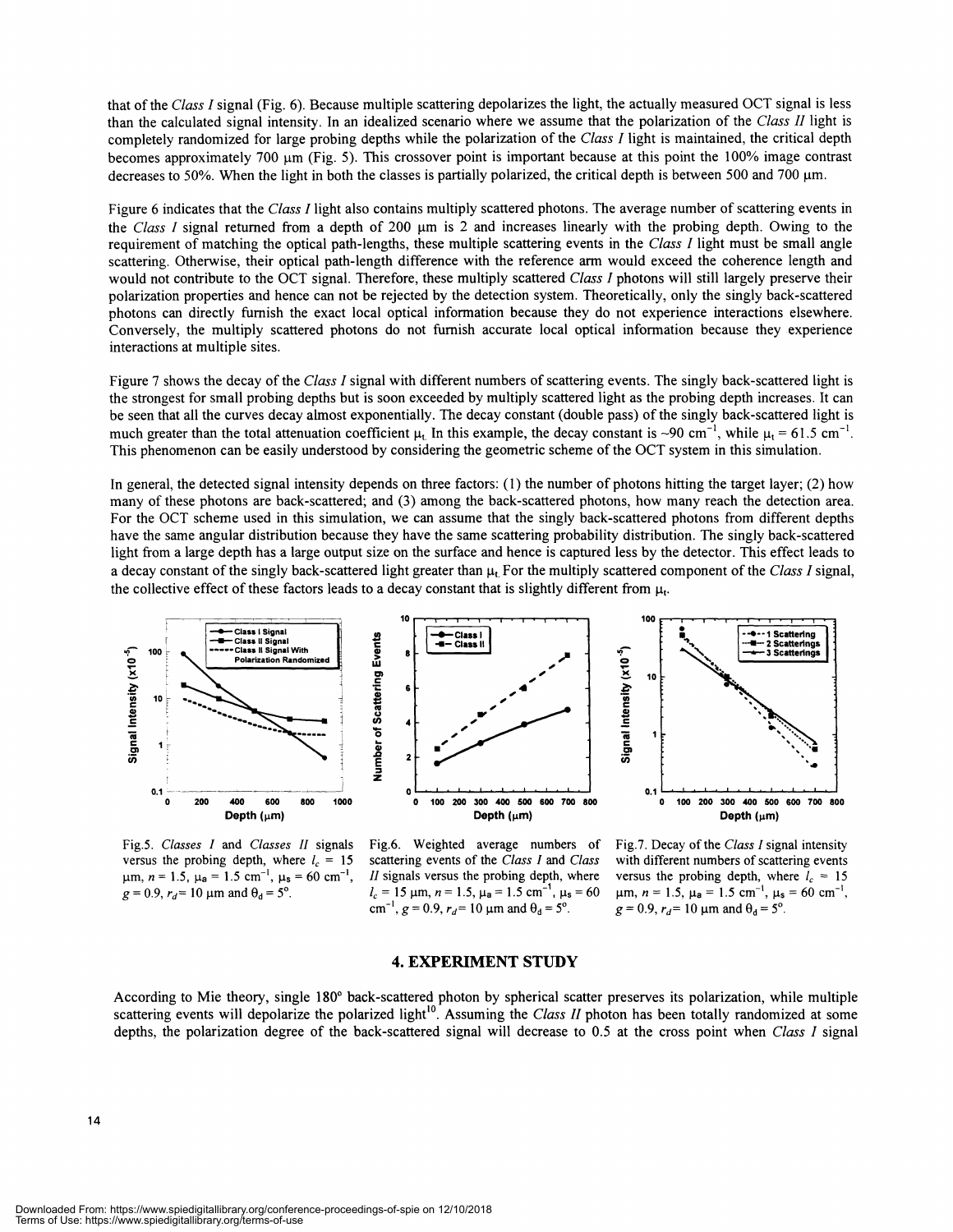intensity is equal to the Class II signal intensity. Therefore the change of the polarization degree gives a good indication when the multiple scattering becomes dominant.

The degree of polarization can be derived from the Stokes vector measurement. The Stokes vector S of a light beam is based on six flux measurements with different analyzers in front of the detector:  $S = [S_0, S_1, S_2, S_3]^T = [H+V, H-V, P-M, R-L]^T$ , where H, V, P, M, R and L are the intensities of the light beam measured with a horizontal linear polarizer, a vertical linear polarizer, a +45° linear polarizer, a 135° (—45°) linear polarizer, a right circular analyzer, and a left circular analyzer in front of the detector, respectively. The superscript  $T$  transposes the row vector into a column vector. Because of the following relationships:  $H + V = P + M = R + L$ , a Stokes vector can be determined by four independent measurements. The degree of polarization (DOP) can be calculated as:

$$
DOP = \frac{\sqrt{S_1^2 + S_2^2 + S_3^2}}{S_0} \tag{7}
$$

A schematic of the polarization sensitive OCT system for our studies is shown in Fig. 8. A superluminescent diode (SLD) with a center wavelength of  $0.83 \mu m$  and a FWHM bandwidth of 20 nm is used as the light source. After passing through the polarizer P, the light is split by a nonpolarization beam splitter (NBS). The sample beam is focused into the sample by an objective lens  $(L1)$  with a N.A. of 0.15. The reference beam passes through a variable-wave plate and is reflected back. The reflected beams from the reference and sample arms are coupled into a single-mode fiber and detected by a silicon photodiode. The flux with the reference polarization  $P$  is:

$$
I_{s,P} \propto I_{oct}^2 / I_{r,P}, \qquad (8)
$$

where  $I_{oct}$  is the detected OCT signal intensity,  $I_{r,p}$  is the intensity of the reference beam. In the experiment, the incident light is horizontal polarized. The variable-wave plate at the reference arm is adjusted to sequentially achieve the  $H$ ,  $V$ ,  $P$  and  $R$  polarization states. The light intensities of the reference arm are measured for calibration purpose. The OCT system is carefully calibrated and validated. The four reference polarization states are examined in terms of polarization purity. The



Fig.8. Schematic of the polarization-sensitive OCT system: SLD superluminescent diode; P polarizer; NBS non-polarization beam splitter; VW variable-wave plate; M mirror; Li, L2 lens; PD photodiode.

polarization purity is defined as  $I_{min}/I_{max}$ , where  $I_{max}$  is the signal intensity of the designed polarization state, and  $I_{min}$  is the intensity of the orthogonal polarization state. The measured  $I_{min}/I_{max}$  is less than 0.15% for all of the polarization states.

Intralipid solution is used as the turbid media sample. A previous study<sup>11</sup> shows that scatters in the *Intralipid* solution are approximately spherical. The average size is about lOOnm which is in the Rayleigh scattering region for the SLD wavelength of 830nm. In this specific experiment, the  $S_2$ ,  $S_3$  terms of the Stokes vector are always zero due to the symmetrical property. Therefore the DOP could be simply derived as  $DOP = S_1 / S_0$ . The OCT signal is multiply averaged to reduce the speckle noise. Polynomial fitting is applied to each measurement to obtain a smooth curve for calculation.

A typical result is shown in Fig.9. The sample is 1% Intralipid solution. The co-polarized OCT signal initially decays exponentially. At some depth, the decay becomes slower which indicates the multiple scattering begins to cumulate. The DOP curve reveals more clearly this trend. Initially, the DOP is near 1.0 and the back-scattered light preserves its polarization. In other words, the single back-scattering signal is dominant until this point. When the depth increases more, the DOP begins to drop. If we assume that the Class I signal preserves its polarization and the Class II signal is totally depolarized beyond some depths, then there is a crossover point where DOP becomes 0.5. At this point, the Class I signal intensity is equal to the Class II signal intensity. This crossover point can be considered as the achievable image depth for the OCT system in this specific turbid medium. The image depths (DOP=0.5) in the Intralipid of different concentration are measured in term of Optical Depth (OD) which is defined as  $OD = \mu_s \times$ depth. The results show the achievable imaging depth is within the range of 3-4 OD's.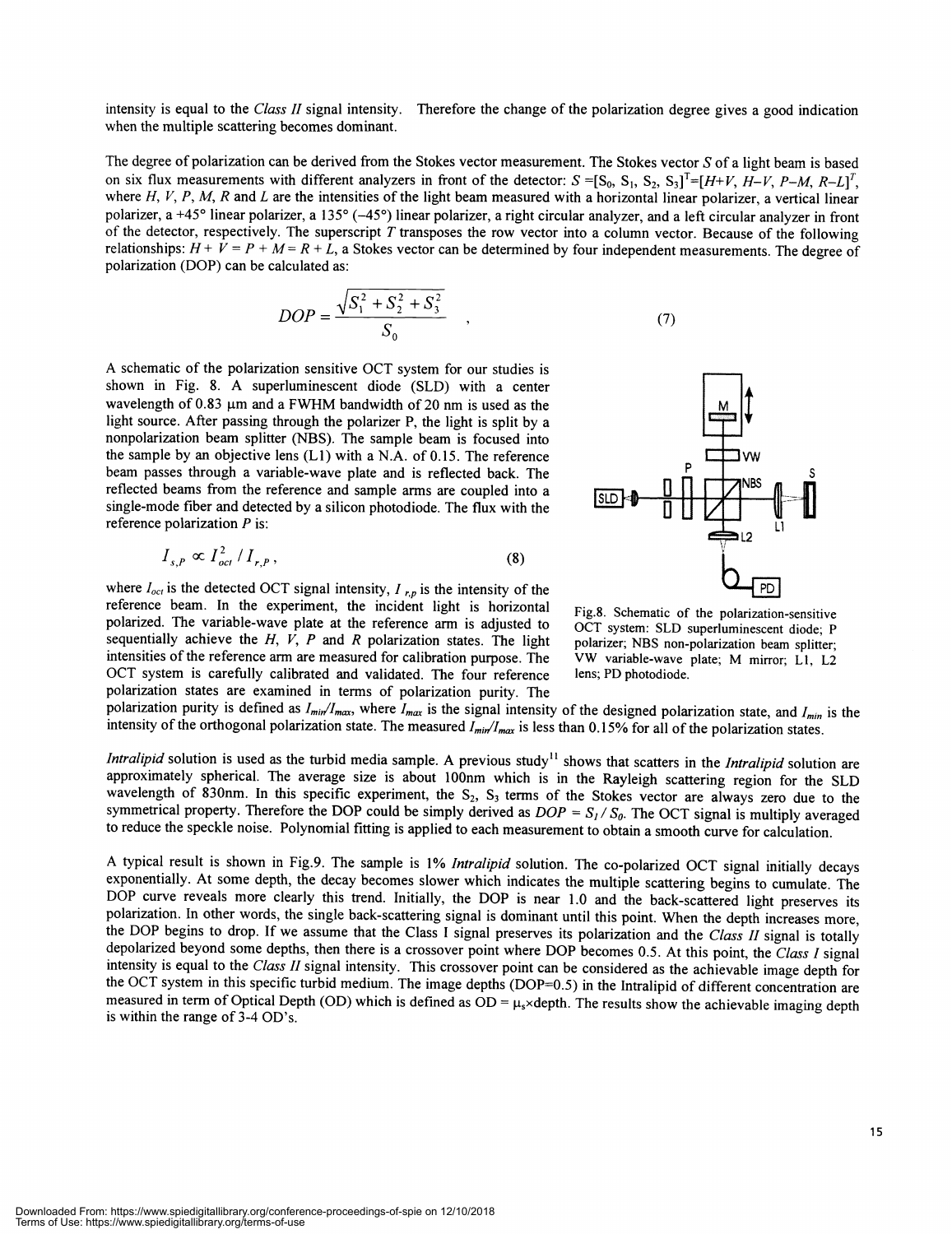

Fig.9. Co-polarized OCT signal and DOP curve from 1% Intralipid solution



Fig.1O. Imaging Depth (DOP=O.5) in Intralipid solution

#### 5. CONCLUSION

In this paper, the angle biased Monte Carlo method has been used to study the optical coherence tomography signal in homogeneous turbid media. The OCT signal is divided into two categories: one is the light back-scattered from the target layer  $\overline{(Class I)}$  and the other is the multiply scattered light from the background other than the target layer (Class II). The multiply scattered photons decrease the contrast of the OCT image and dominate the singly back-scattered component for large probing depths. The Class II signal has wider spatial and angular distributions than the Class I signal and experiences more scattering events. The average number of scattering events increases linearly with the probing depth for both the Class I and Class II signals. Because of the limitation of the optical path length (Coherent Gating), the multiple scattering events associated with the Class I photons are probably forward scattering events. By using a polarization sensitive OCT, we show that the change of polarization degree can be used to indicate the dominance of the multiple-scattered signal. Experimental results show the imaging depth is limited to 3-4 OD's by the multiple scattering events. Such results may depend on the specific imaging scheme and further study is needed to achieve the optimal imaging depth.

#### ACKNOWLEDGMENTS

This project was sponsored in part by the National Institutes of Health grants R29 CA68562 and ROl CA71980 and by the National Science Foudation grant BES-9734491.

#### **REFERENCE**

- <sup>1</sup>. D. Huang, E.A. Swanson, C.P. Lin, J.S. Schuman, W.G. Stinson, W. Chang, MR. Hee, T. Flotte, K. Gregory, CA. Puliafito, and J.G. Fujimoto, "Optical coherence tomography", Science 254, 1178-1181(1991).
- 2. D. Huang, J. Wang, C.P. Lin, CA. Puliafito, and J.G. Fujimoto, "Micro-resolution ranging of cornea anterior chamber by optical reflectrometry," Laser Surg. Med. 11, 419-425(1991).
- 3. C.A. Puliafito, MR. Hee, C.P. Lin, E.Reichel, J.S. Schuman, J.S. Duker, J.A. Izatt, E.A. Swanson, and J.G. Fujimoto, "Imaging of macular disease with optical coherence tomography", Opthalmology 120, 217-229(1995).
- 4. M.J. Yadlowsky, J.M. Schmitt, and R.F. Bonner, "Multiple scattering in optical coherence microscopy," Appl. Opt. 34, 5699-5707.
- 5. Y.T. Pan, R. Birngruber, J. Rosperich, and R. Engelhardt, "Low-coherence optical tomography in turbid tissue: theoretical analysis," Appl. Opt. 34, 6564-6574(1995).